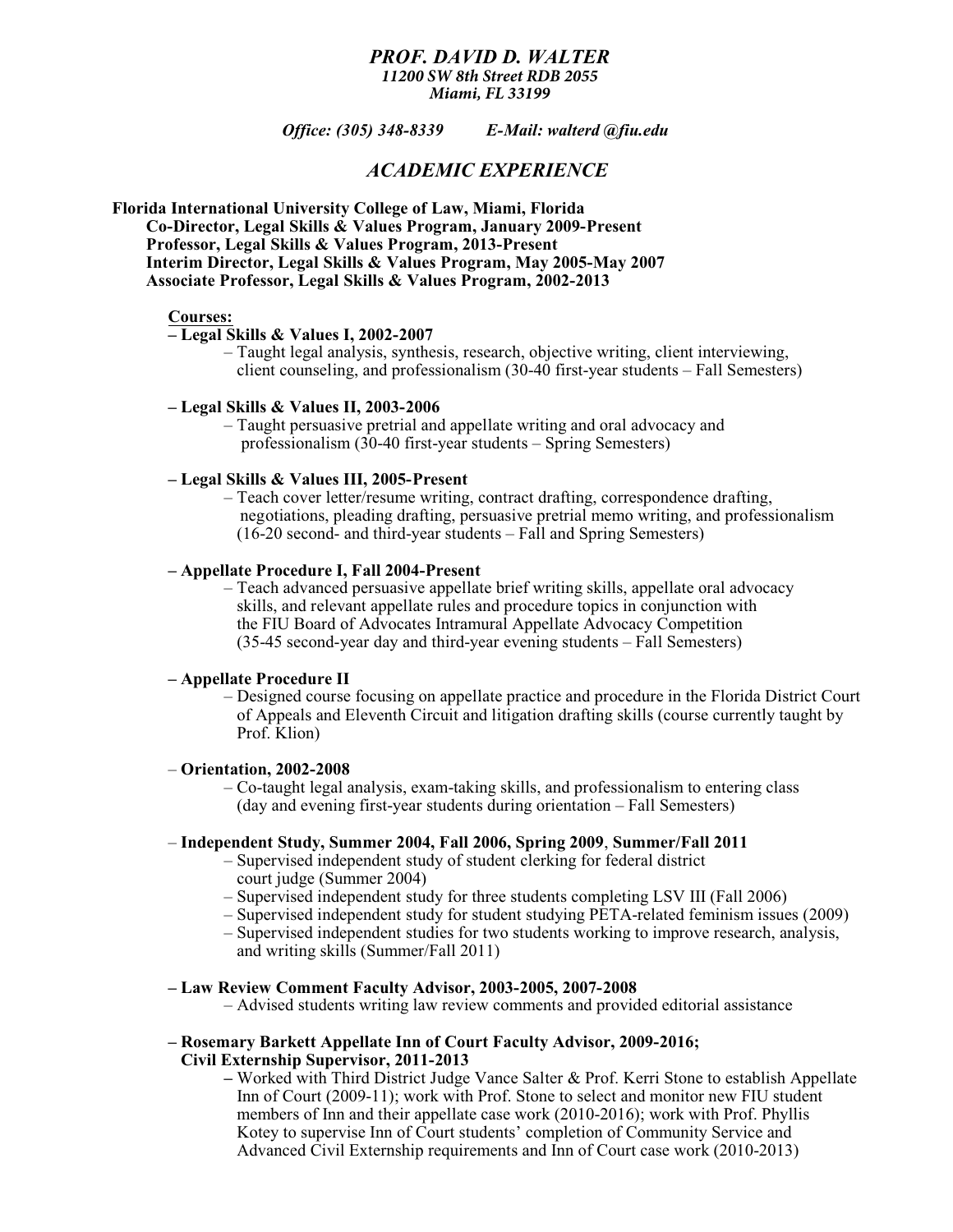# *DAVID D. WALTER – PAGE TWO*

# **Administrative Duties; Committee Service; Community Service; Honors:**

### **– Co-Director, Legal Skills & Values Program, January 2009-Present**

– Direct and develop upper-level portion of sophisticated, three-semester Legal Skills Program; create and revise syllabus and substantive content of Legal Skills & Values III course taught to second- and third-year students (50 students/Fall Semester; 110 students /Spring Semesters); hire, train, and supervise four adjunct professors teaching Fall Semester LSV III course and eight adjunct professors teaching Spring Semester LSV III course; prepare, revise, and supplement  $200+$  pages of class notes used by all LSV III adjuncts; evaluate grades for all sections for compliance with FIU COL curve; create and develop elective Legal Skills & Values IV

### **– Interim Director, Legal Skills & Values Program, May 2005-May 2007**

– Directed, supervised, and developed sophisticated Legal Skills Program involving three Legal Skills & Values courses, five full-time professors, and over 200 first- and second year day and evening students; revised and developed substantive content of three Legal Skills & Values courses; co-ordinated search and hiring of three professors and three program assistants

### **– Legal Skills & Values Faculty Search Committee, Member, 2003, 2005, 2006, 2008**

– Reviewed applications, selected final pool of candidates, and interviewed candidates during candidate visits to Florida International University

### **– FIU Faculty Senate, College of Law Senator, 2008-2014**

– Attended bi-monthly meetings; served on Senate Nominating Committee, 2009-2014

### **– Admissions Committee, Chair, 2004-2005, 2008-2012; Member, 2002-2004**

– Evaluated admissions files, selected students for entering class, and attended admissions presentations and functions

#### **– Lecturer Review Committee, Member, 2012-Present**

- 2012-2013, Reviewed Lecturer Application; observed Lecturer's class sessions; reviewed student evaluations; reviewed graded/critiqued student work; drafted significant portion of LRC Report, Teaching Section
- 2013-2014, Reviewed seven Lecturer Applications; observed multiple class sessions; reviewed student evaluations; reviewed graded/critiqued student work; drafted significant portions of two LRC Reports, Teaching Sections
- 2014-15, Review Lecturer Application; participated in several discussions regarding Lecturer's Application
- 2015-2016, Participated in several discussions regarding amendments to By-Laws regarding Lecturer Review Process

### **– Board of Advocates / Moot Court Committee, Chair, 2003-2015;**

# **Moot Court Team & Negotiations/ADR Team Advisor, 2015-Present**

- Chaired committee to create and develop comprehensive Moot Court Program encompassing internal and external appellate advocacy, negotiation, mediation, client counseling, and trial practice competitions and to create and develop Fall Intramural Appellate Advocacy Competition
- as Committee Chair, took primary role in creating Fall Intramural Appellate Advocacy Competition Plan, Rules, and Problem, scoring the 35-page Competition appellate briefs, and obtaining the necessary rooms, judges, trophies, and certificates
- as Committee Chair, took primary role in drafting course proposals and descriptions for six new Board of Advocates courses
- as Committee Chair/Co-Chair, 2003-2015, and as Moot Court Team & Negotiation/ADR Team Advisor, 2015-Present, continue to oversee the intramural negotiation and appellate advocacy competitions, the selection of external competitions, and the selection of new negotiation and appellate advocacy team members for external competitions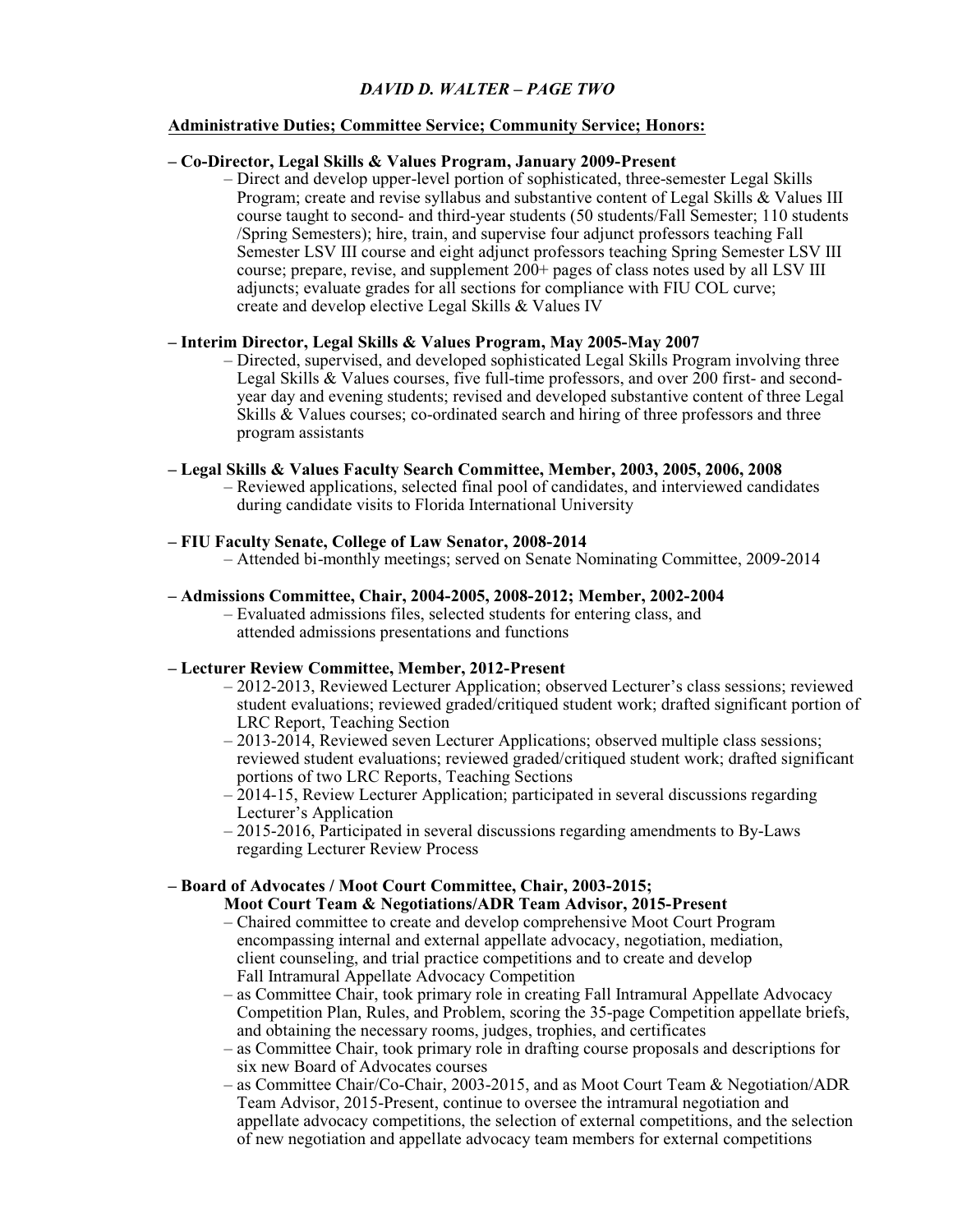# *DAVID D. WALTER – PAGE THREE*

### **– Board of Advocates, Faculty Advisor, 2003-Present**

– Advised student members of the Board of Advocates regarding the election of the Board's initial officers and committees, the creation of the Board's constitution, the development of the intramural appellate advocacy competition and additional intramural competitions, the development of the Board's web page and other public relation methods, and the selection of new Board members by faculty/student committees

– Advised over 100 teams in over 70 regional/national/international moot court, negotiation, and mediation competitions, including: 23 Finalist, 23 Semi-Finalist, 11 Quarterfinalist, and 5 Octofinalist Teams 4 Best Briefs, 5 Second-Place Briefs, 4Third-Place Brief, 1 Fourth-Place Brief 7 Best Orators, 5 Second-Place Orators, 3 Third-Place Orators, and 2 Fourth-Place Orators

### – **Board of Advocates, Faculty Coach/Co-Coach, 2003-Present**

– Coached 79 teams in the following 55 regional, national, and international moot court, negotiation, and mediation competitions:

*– American Bar Association National Negotiations Competition* 2015-16 National Finals, Semi-Finalist (Sixth Place), San Diego 2015-16 Regional Champions, Miami 2014-15 National Finals, Finalist (Second Place) & Semi-Finalist (Tenth Place), Houston 2014-15 Regional Champions, Runner-Up & Third Place, Macon, Georgia 2013-14 National Finals, Semi-Finalist (Fifth Place) & Twenty-Second Place, Chicago 2013-14 Regional Champions & Regional Runner-Up, Atlanta 2012-13 National Finals, Semi-Finalist (Seventh Place); Dallas 2012-13 Regional Champions, Miami 2011-12 National Finals Semi-Finalist (Tenth Place); New Orleans 2011-12 Regional Runner-Up & Fourth Place, Raleigh, North Carolina 2010 Regional Round Teams, St. Petersburg, Florida 2009-10 National Finals, Finalist (Fourth Place), Orlando 2009-10 Regional Champions, Tallahassee 2008-09 National Finals, Finalist (Third Place), Boston 2008-09 Regional Champions, Miami 2007-08 National Finals, Semi-Finalists (Fourteenth Place), Los Angeles 2007-08 Regional Champions

- *The International Negotiation Competition* 2015 Fourth Place, Dublin, Ireland (of 24 teams worldwide)
- *The International Chamber of Commerce Mediation Competition* 2015 Quarterfinals, Paris, France (top 8 of 66 teams worldwide; one of top three U.S. teams)
- *The LawMeets Transactional Drafting & Negotiation Competition*  2014 Runner-Up Best Draft Contract, Houston 2014 Team, Athens, Georgia
- *The Monroe E. Price International Media Law Moot Court Competition* 2016 International Final Rounds (Oxford University)
	- 2016 Americas Regional Round, Quarterfinalist
	- 2015 International Final Rounds (Oxford University),
		- Semi-Finalist (Third-Place, of 38 teams worldwide)
	- 2015 Americas Regional Round, Runner-Up Team
	- 2014 International Final Rounds (Oxford University), Octofinalist; Eighth-Place Orator, Tenth-Place Orator
	- 2014 Americas Regional Round, Quarterfinalist; Fourth-Place Orator
	- 2013 Americas Regional Round Team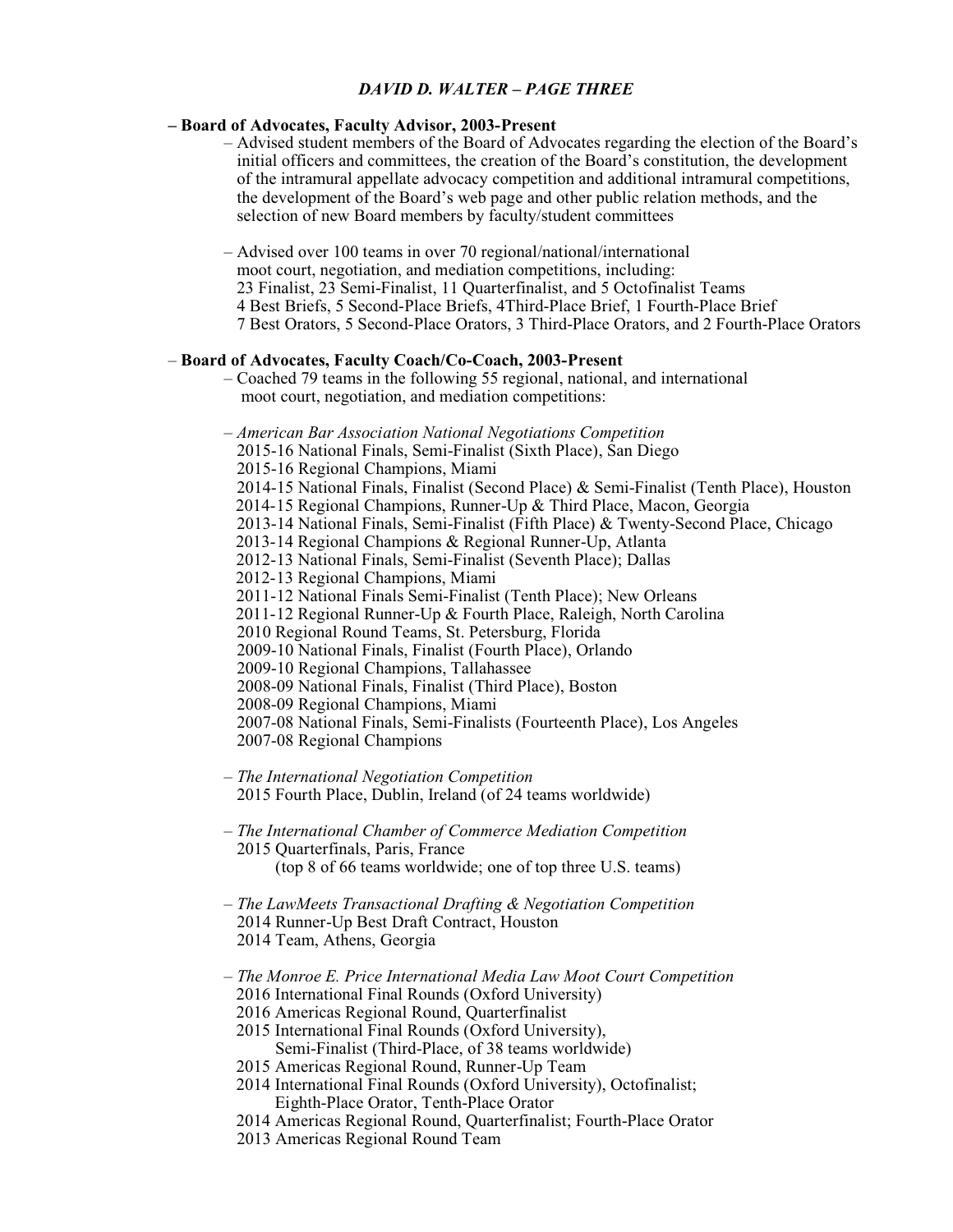### *DAVID D. WALTER – PAGE FOUR*

*– Wechsler National First Amendment Competition,* Washington, D.C. 2015 Octofinalist 2014 Quarterfinalist 2010 Quarterfinalist 2009 Quarterfinalist & Octofinalist 2008 Semi-Finalist & Quarterfinalist; Best Orator 2007 Semi-Finalist (Runner-Up Petitioner) & Octofinalist; Runner-Up Best Orator 2005 Semi-Finalist & Quarterfinalist; Third-Place Brief 2004 Second-Place *– Florida Bar Association Orseck Moot Court Competition,* Boca Raton/Orlando, Florida 2012 Semi-Finalist, Preliminary Round Team 2011 Second-Place 2010 Semi-Finalist 2008 Semi-Finalist

 2007 Semi-Finalist 2006 Preliminary Round Teams 2005 Semi-Finalist 2004 Semi-Finalist; Best Brief Award

- *Hispanic National Bar Association Moot Court Competition,* Miami and New Orleans 2011 Team & Best Orator 2009 Quarterfinalist; Runner-Up Best Petitioner Brief
- *Jessup International Law Moot Court Competition* 2011 Team 2010 Team 2009 Team
- *Florida Workers' Compensation Competition,* Orlando, Florida 2012 Team 2004 Team
- *National Moot Court Competition,* Atlanta, Georgia (Regional)/New York City (Finals) 2007 Regional Team 2006 Regional Team 2005 Semi-Finalist; Fourth-Place Brief (Regional) 2004 Final Round Team, New York City 2004 Second Place; Second-Place Brief (Regional)

### **– Community Service, Juror and Foreperson**

**-** Served on six-member jury for civil case in Eleventh Judicial Circuit, Miami-Dade County (four days, including two-day trial), April 2016

#### **– Community Service, Host for Citizen Potawatomi Nation Gathering**

**-** Worked with Citizen Potawatomi Nation District 2 Representative Eve Carney to host Citizen Potawatomi gathering at FIU COL, April 2015 (Rep. Eva Carney is a Washington, D.C. attorney; Citizen Potawatomi Nation is a federally-recognized Native American tribe)

# **– Community Service, PhD Committee Member**

 **-** Served as one of three members of Doctoral Committee for Nova Southeastern University PhD candidate Carmen Cusack (FIU COL alum 2010), with responsibility for reviewing and guiding doctoral dissertation proposals and research and subsequently hearing and evaluating dissertation defense, 2012-2013, October 2013

### **– Honor, Pioneer Award**

- Awarded by vote of the FIU COL student body, in recognition of my "guidance and commitment to the students and community of FIU College of Law", March 2015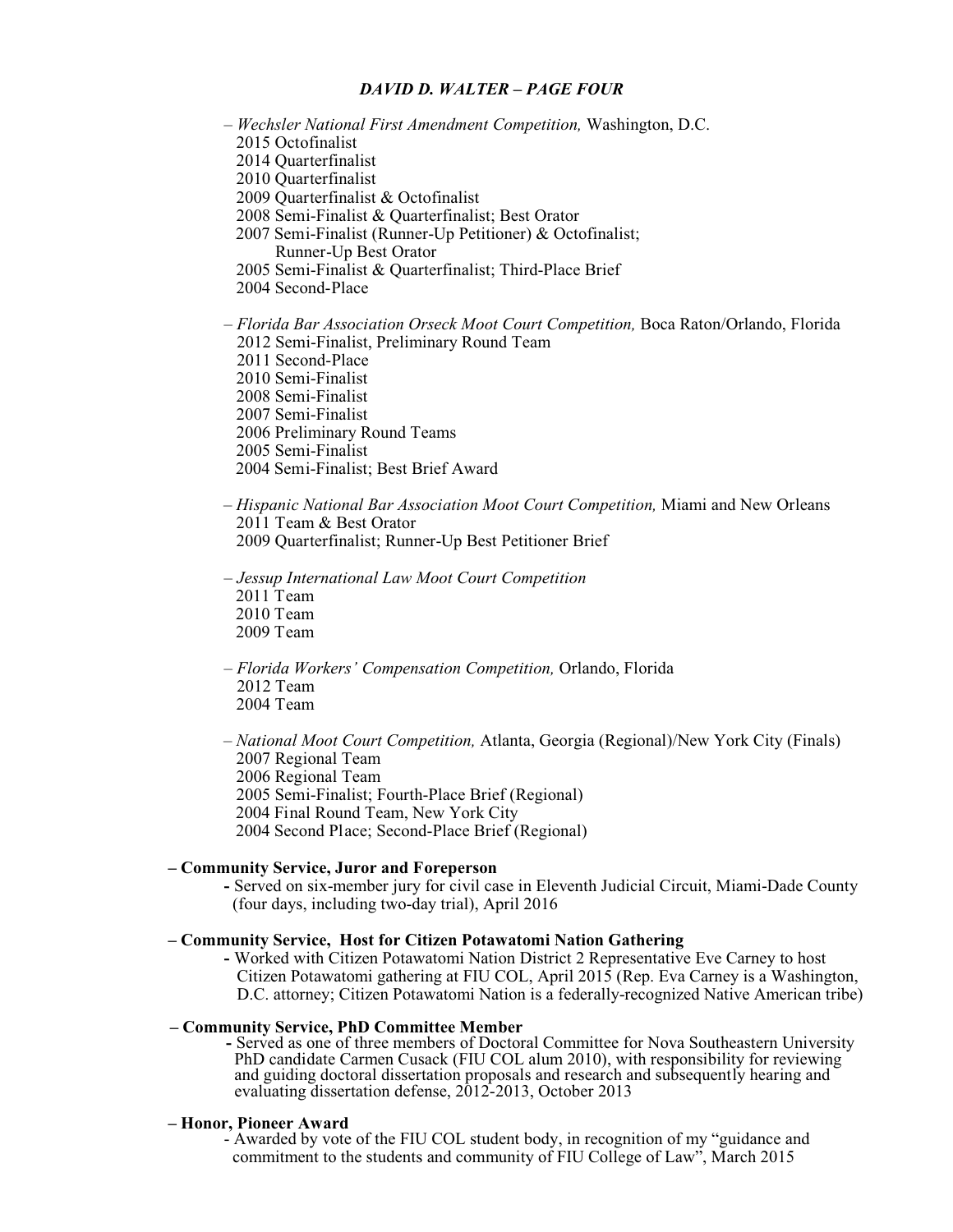# *DAVID D. WALTER – PAGE FIVE*

### **Mercer University School of Law, Macon, Georgia, Assistant Professor, Legal Writing and Analysis, 1995-2002**

#### **Courses:**

# – **Legal Writing I, 1995-2002**

– Taught legal analysis, synthesis, research, objective writing, and professionalism (50 first-year students – Spring Semesters)

#### – **Legal Writing II, 1995-2002**

– Taught persuasive pretrial and appellate brief writing, oral advocacy, and professionalism (50 second-year students – Fall Semesters)

# – **Legal Analysis**, **1996 & 2000**

– Taught legal methods, analysis, synthesis, and professionalism (25 first-year students – Fall Semesters)

### **– Appellate Practice & Procedure, 2002**

– Taught Georgia Court of Appeals and Eleventh Circuit procedures (15 third-year students – Spring Semester)

### – **Alternative Dispute Resolution, 1996-2002**

– Co-taught negotiations, mediation, and arbitration to third-year students during one-week introductory course (fellow teachers include the Dean and four professors) (25 third-year students – Fall Semesters)

### – **Minority Orientation, 1996**

– Taught legal analysis and exam-taking skills (25 first-year students – Fall Semester Orientation)

# –**Independent Study & Practicum, 1997-2002**

– Supervised independent studies in legal writing, corporate law, and mediation; supervised student field placements in law firms, courts, attorney general's offices, and administrative agencies

# **Committee Service and other Administrative Duties:**

#### **– Admissions Committee, Member, 1999-2002**

 – Established admissions criteria, evaluated admissions files and selected students for entering class, evaluated student petitions for re-admission after academic dismissal, awarded scholarships totaling over \$1,000,000, and attended admissions and scholarship presentations and functions

#### **– Library Director Search Committee, Member, 2000**

– Reviewed applications, selected final pool of candidates, interviewed candidates at Philadelphia AALL conference, and hosted candidate visits at Mercer

# **– Career Services Committee, Member, 1995-97**

– Evaluated placement data, developed placement goals and plans, and attended law firm luncheons and other alumni events

### **– Legal Writing Certificate Program, Interim Coordinator, Spring 2002**

– Coordinated group writing sessions, evaluated student transcripts for completion of Certificate requirements, and coordinated attorney/student mentoring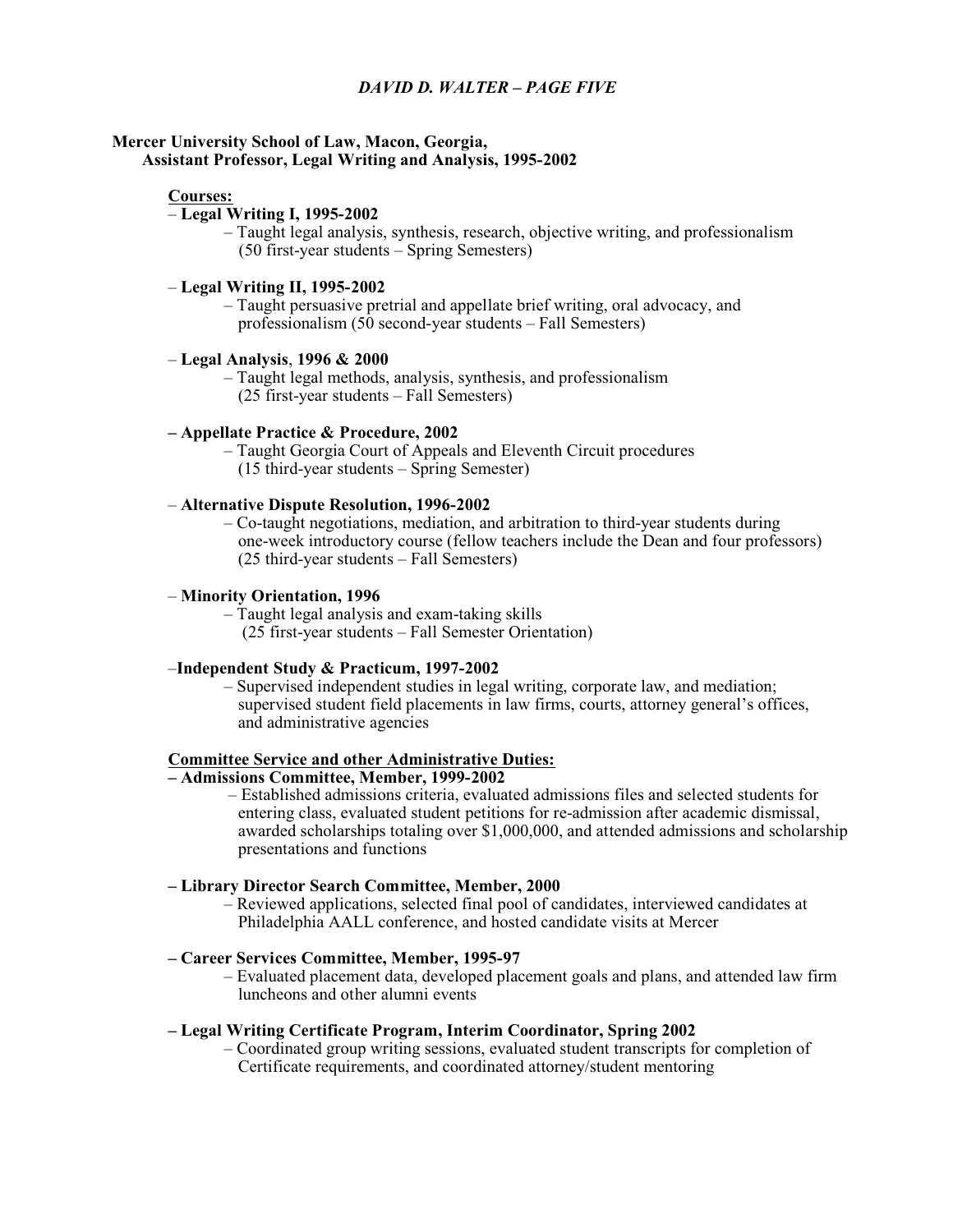# *DAVID D. WALTER – PAGE SIX*

### **– Legal Writing II Appellate Problem, Coordinator, 1998 & 2001**

– Researched and drafted appellate problem for use by all legal writing professors and all second-year students, prepared bench brief, and scheduled and coordinated 70-80 student oral arguments (with professors, students, attorneys, and judges serving as mock judges)

### **– Alternative Dispute Resolution, Coordinator, 1998**

 – Coordinated one-week introductory course in negotiations, mediation, and arbitration for 140 students; responsible for preparing class schedule for the Dean and four professors, preparing teaching and role-play materials, preparing demonstrations and audio-visual presentations, and obtaining ten guest speakers

### **– Moot Court Board, Faculty Advisor, 1997-1999**

– Directed and developed Moot Court Program, managed \$30,000 annual budget, selected competitions, and chaired the faculty/student committee charged with selecting new moot court members

– Advised 24 teams in 13 regional and national competitions: 6 First-Place Teams, 1 Second-Place Team 6 Best Briefs, 4 Second-Place Briefs, 1 Third-Place Brief 3 Best Orators, 2 Second-Place Orators, and 3 Third-Place Orators

### **– Moot Court Board, Faculty Coach, 1996-1999**

- Coached 18 teams in 10 regional and national moot court competitions:
- *Thurgood Marshall National Civil Rights Competition,* Washington, D.C. 1997 Second- and Third-Place Orators 1996 Second-Place Team, Best Orator in Final Rounds, Third- and Fourth-Place Orators in Preliminary Rounds
- – *National Asian-American Moot Court Competition* (Regionals), Atlanta, Georgia 1996 Third-Place team, Second- and Fourth-Place Orators
- *Florida Workers' Compensation Competition*, Orlando, Florida 1999 Semifinalist Team, Second- and Third-Place Orators, Second-Place Brief 1998 First-Place and Semi-Finalist Teams 1997 First-Place Team
- *Vale National Corporate Law Competition*, Wilmington, Delaware 1999 Quarterfinalist Team 1998 Quarterfinalist Teams (both teams), Second- and Third-Place Briefs
- *Gabrielle National Family Law Competition*, Albany, New York 1999 Quarterfinalist and Semifinalist Teams, First- and Second-Place Orators, Second- and Third-Place Briefs
- *Gibbons National Criminal Procedure Competition*, Newark, New Jersey, 1996 Team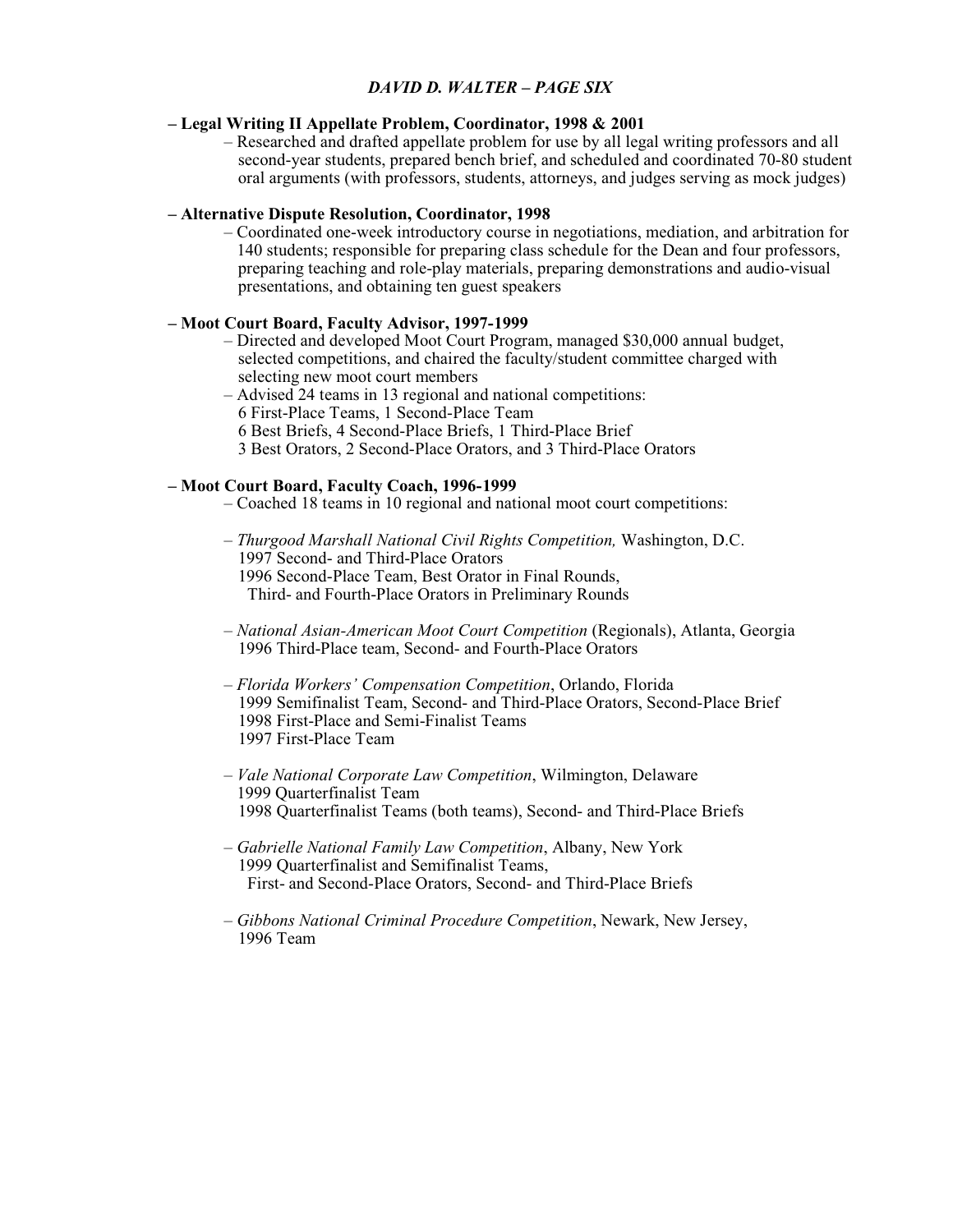# *DAVID D. WALTER – PAGE SEVEN*

### **Seattle University School of Law (then known as University of Puget Sound School of Law), Tacoma, Washington, Legal Writing Instructor, 1990-1993**

**Courses:**

### **– Legal Writing I, 1990-93**

– Taught legal analysis, synthesis, research, and objective writing

 $(45$  first-year students – Spring & Fall Semesters)

# **– Legal Writing II, 1990-93**

– Taught persuasive pretrial and appellate brief writing and oral advocacy (25 second-year students – Spring & Fall Semesters)

# **– Legal Methods and Analysis, 1991-92**

– Taught legal methods, analysis, and synthesis

(100 first-year students during two-day orientation – Fall Semesters)

# **Administrative Duties:**

# **– Undergraduate Honor Court, Advisor, 1992-93**

# *EDUCATIONAL BACKGROUND*

# **J.D., University of Iowa, Iowa City, Iowa, 1988**

- With Distinction *(Cum Laude)*
	- $-$  1988 Class ranked  $10<sup>th</sup>$  highest among public law schools based on LSAT/GPA
- Iowa Law Review, Member, 1986-88, Comment Published, 1988
- Van Oosterhout Moot Court Competition Invitee, 1986
	- Among top 30 invited to compete (selected from over 250 students)
- American Jurisprudence Award, Criminal Law Reform, 1987

# **M.A., University of Iowa Graduate School, Iowa City, Iowa, 1988 Department of Political Science, Public Affairs**

- GPA: 4.0/4.0 scale
- Studies emphasized psychological, sociological, political, and statistical analysis of criminal behavior

### **B.A., Eastern Kentucky University, Richmond, Kentucky, 1983**

- With Highest Distinction *(Summa Cum Laude)*
- Psychology and Paralegal Science Majors
- Class Rank: Top 4%

# *LEGAL EMPLOYMENT*

# **Harris, Orr & Wakayama, Seattle, Washington, Attorney, 1988-1990**

– Practice areas primarily focused on commercial litigation and commercial transactions; also practiced in administrative, environmental, real estate, bankruptcy, criminal, and consumer protection law

# **University of Iowa College of Law, Iowa City, Iowa,**

# **Research Assistant to Professor Michael J. Saks, 1987-88**

– Researched psychology, business, and legal sources relating to tort liability crisis, tort law reform, and United States Supreme Court amicus brief rules

### **City of Coralville, Iowa, City Management Intern, 1987-88**

– Reviewed and revised four conflicting chapters of the city code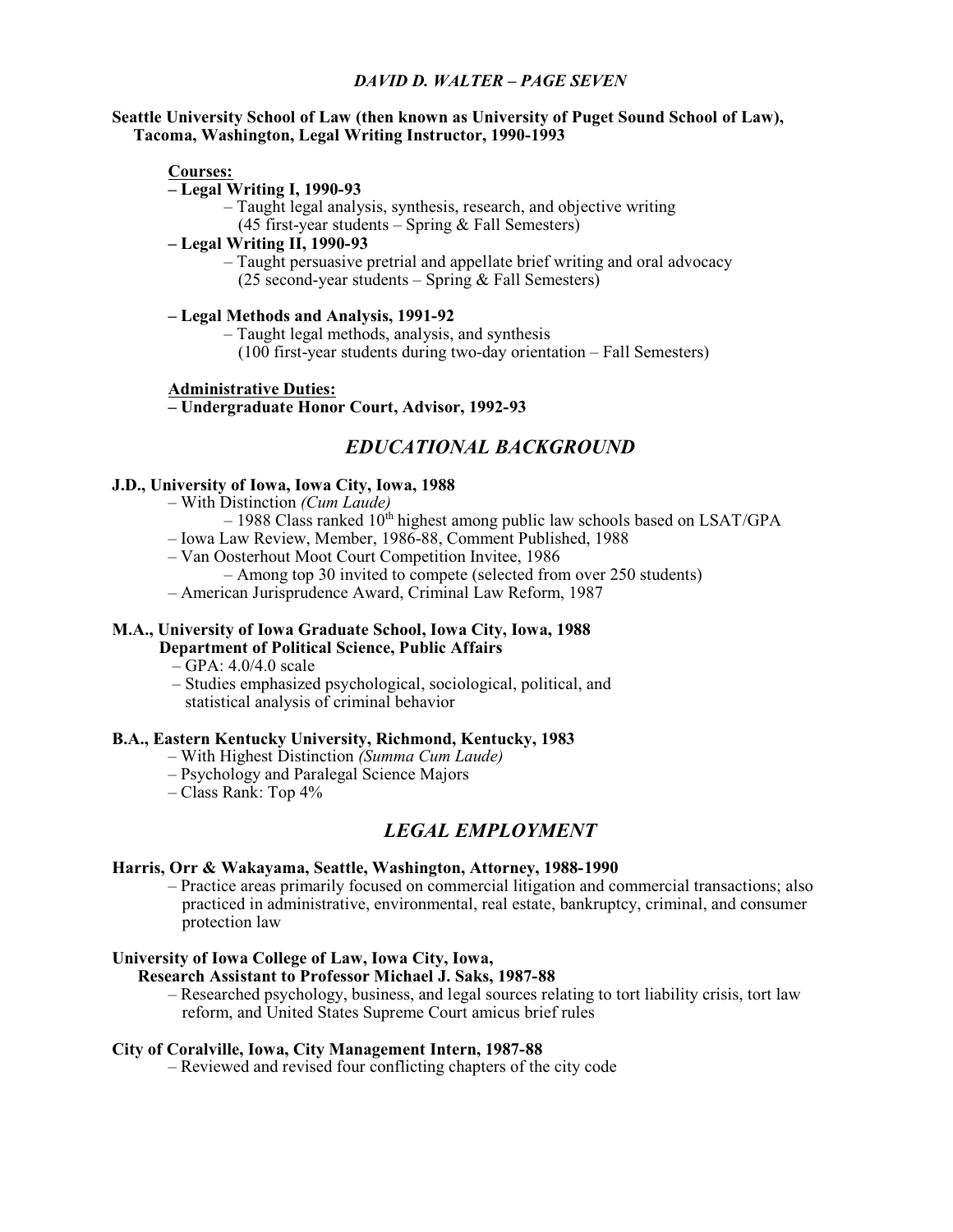# *DAVID D. WALTER – PAGE EIGHT*

### **Smith, Taggart, Gibson & Albro, Charlottesville, Virginia, Law Clerk, 1984-85**

– Examined real estate titles, prepared deeds and loan documents for commercial and residential real estate transactions, closed real estate transactions, and prepared civil litigation documents

# **Mapother & Mapother, Lexington, Kentucky, Law Clerk, 1983-84**

– Prepared pleadings, motions, and discovery documents for United States Bankruptcy Court and state court cases; deposed defendants at post-judgment debtor depositions

# *CONSULTATIONS*

# **Consultation - Asma Uddin, Washington, D.C., 2015-2016**

- Consulted with Asma Uddin, now with Berkley Center for Religion, Peace & World Affairs, Georgetown University, as Director of Strategy for the Center on Islam and Religious Freedom, regarding the development of a course at FIU COL, "Islam, Muslim, and Religious Liberty"

# **Consultation - Dr. Sira Grosso, Gainesville, Florida, 2015-2016**

- Consulted with Dr. Sira Grosso, PhD, Scuola Superiore Sant'Anna, Pisa, Italy, and Visiting Researcher at FIU COL, concerning course of research and analysis regarding hindsight bias and heuristics in negligence and medical malpractice cases

### **Consultation - FIU COL, LLM Program, Miami, Florida 2015**

**-** Consulted with Prof. Lindsey Chong (and Prof. Manuel Gomez) regarding revisions to current LSV LLM course, including syllabus revisions focusing on the inclusion of appropriate research and writing assignments within the course curriculum

# **Consultation - University of Buffalo School of Law, Buffalo, New York, 2011**

**-** Consulted with Prof. Patrick Long about the creation of an advanced legal writing course at University of Buffalo School of Law

#### **Consultation - FIU English Department, Miami, Florida, 2009**

**-** Consulted with Prof. Jennifer Viscarra about the creation of an undergraduate legal writing course within the FIU English Department and possible course texts, syllabi, and logistical

# **Consultation – Law School Admissions Council, Newtown, Pennsylvania, 2005-2006**

– Participated in concurrent validity study that compared students' performance on contract drafting and pretrial memorandum assignments with students' performance on standardized LSAT exams (one of twenty legal writing professors participating in nationwide study)

# **Consultation – Charlotte School of Law, Charlotte, North Carolina, 2006**

– Consulted with Prof. Susan L. Rowe about the creation of legal writing courses and program for a new law school and possible course texts, syllabi, and logistical concerns

#### **Consultation – Koç University, Istabul, Turkey, 2005**

– Consulted with Prof. Thais M. Alvarez about the creation of legal writing courses for undergraduate law students at Koç University and possible course texts, syllabi, and logistical concerns

# **Consultation – Educational Testing Services, Princeton, New Jersey, 1991-92**

– Evaluated legal briefs using over 40 variables during study of potential LSAT revisions (one of twelve legal writing professors participating in nationwide study)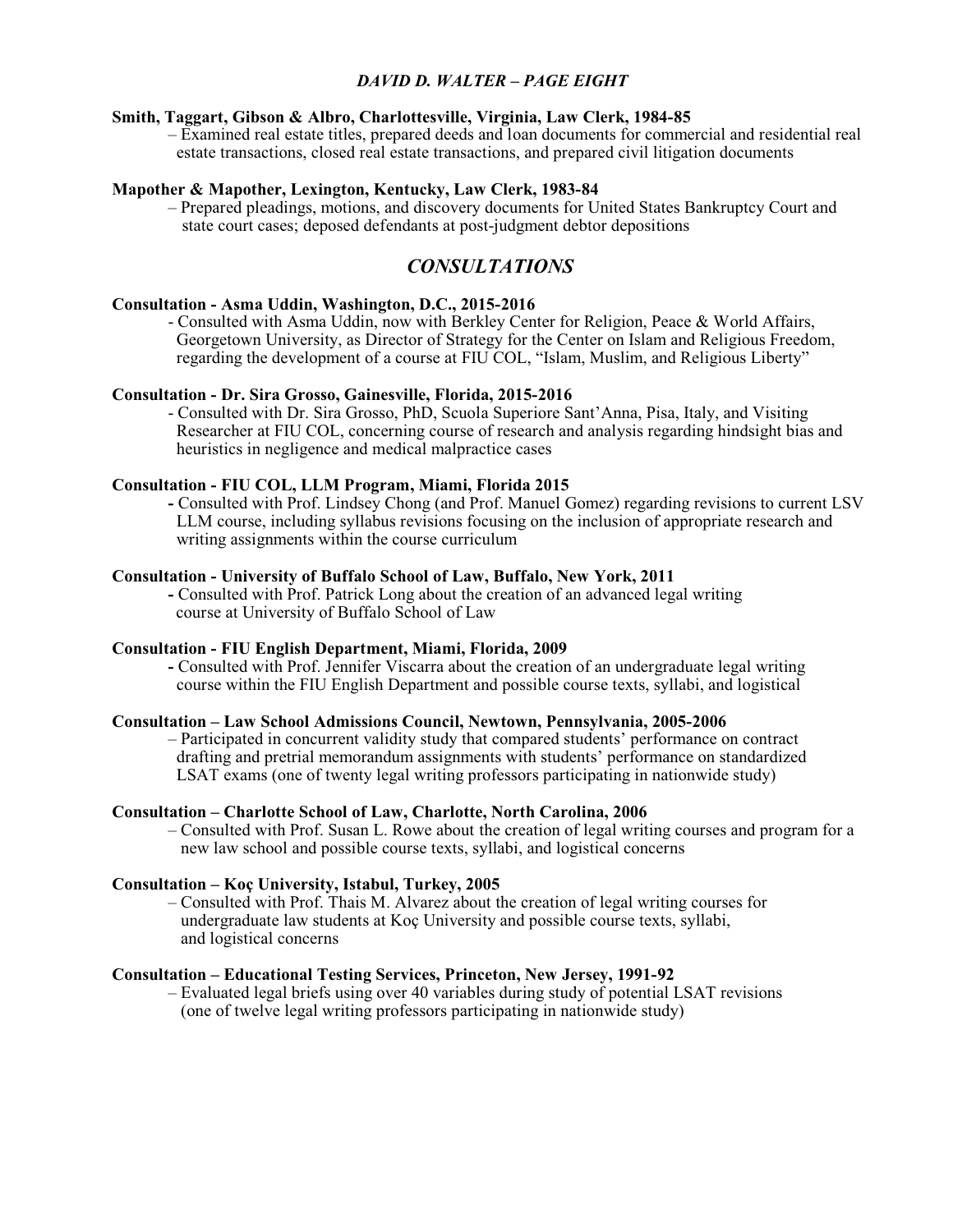# *DAVID D. WALTER – PAGE NINE*

# *PUBLICATIONS & PRESENTATIONS*

- **Book Chapter Revisions David D. Walter, et al.,** *Legal Research and Writing: An Interview with Five Experts, in* **Andrew J. McClurg,** *1L of a Ride* **(Thomson West 2d. ed. 2012) (**analyzing and explaining the importance of legal writing courses) (updating and revising first edition)
- **Book Chapter David D. Walter, et al.,** *Legal Research and Writing: An Interview with Five Experts, in* **Andrew J. McClurg,** *1L of a Ride* **274-314 (Thomson West 2008) (**analyzing and explaining the importance of legal writing courses)
- **Text in Progress Persuasive Writing, Persuasive Speaking An Empirical Approach** (text examining the value of persuasive writing and speaking techniques, based on empirical studies of such techniques in the fields of communication, psychology, marketing, artificial intelligence, argumentation, and negotiation)
- **Article in Progress** *Revisiting "the Value of Appellate Oral Argument "In Defense" of "The Power of the Spoken Word"* (law review article evaluating role and value of appellate oral argument to judges, attorneys, parties, and society)
- **Article in Progress** *And Justice for All A Critical Examination of the Fundamental Error and Plain Error Rules in Civil Cases* (law review article examining fundamental error rule in Florida and other state appellate courts and plain error rule in federal appellate courts; arguing that fundamental and plain error rules should be simplified and applied more frequently in civil cases to correct trial court and trial attorney errors)
- **Article** *Student Evaluations A Tool for Advancing Professionalism and Respect for Students,* 6 J. Legal Writing 177-227 (2000)
- **Essay** *Need a Career Change? Try Modeling,* in The Second Draft: The Bulletin of the Legal Writing Institute 8-9 (Nov. 1997)
- **Essay** *Central Goals of the "Ideal" First-Year Legal Writing Curriculum,* in The Second Draft: The Bulletin of the Legal Writing Institute 3-4 (May 1997)
- **Article –** *The Unconstitutional Seizure of Vehicles: Iowa Towing Statutes Collide with the Federal Constitution,* 73 Iowa L. Rev. 495-519 (1988) (student comment analyzing federal procedural due process requirements, federal vehicle seizure cases, and deficiencies in three Iowa statutes
- **Presentation** *Effective Negotiation Approaches*, September 2015 (presentation to students at Tara Shevchenko University (TSU), Kyiv, Ukraine, via teleconference equipment)
- **Presentation** *Persuading the Judges: The Essential Elements of Substance and Style* (May 2002 Legal Writing Institute Tenth Biennial Conference, University of Tennessee)
- **Presentation** *Getting the Most from Your Student Evaluations* (September 2001 Southeastern Regional Legal Research & Writing Conference, Stetson University)
- **Presentation** *Oral Argument Oral Advocacy: Procedure, Substance, and Persuasion* (August 2000 South East Association of Law Schools Conference, Captiva Island, Florida)
- **Presentation** *Student Evaluations A Tool for Advancing Professionalism and Respect for Students*  (June 1998 Legal Writing Institute Eighth Biennial Conference, University of Michigan)
- **Presentation** *Religiosity, Locus of Control, and Intelligence* (1983 Kentucky Academy of Science, Louisville, Kentucky – Third Place Award)